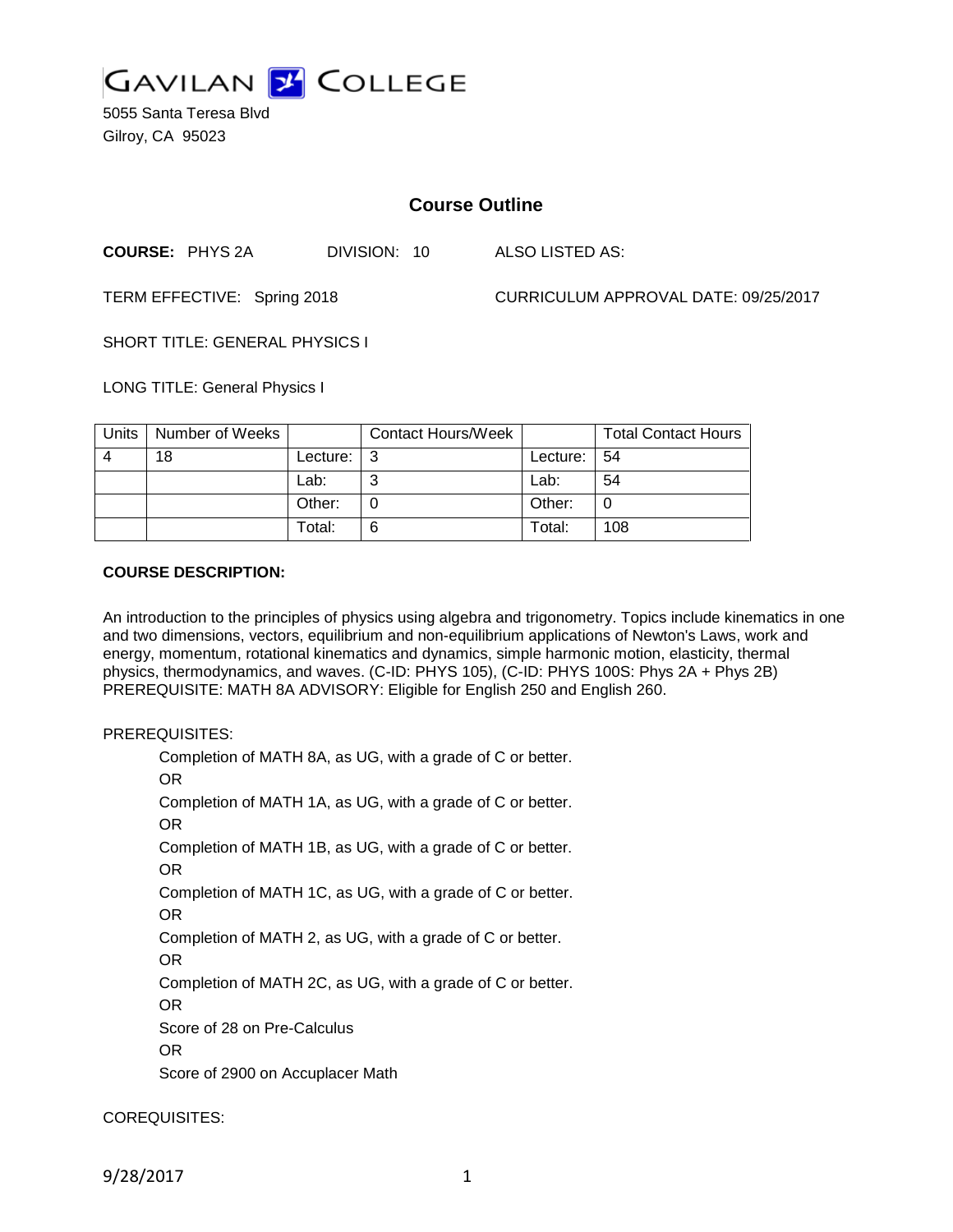CREDIT STATUS: D - Credit - Degree Applicable

GRADING MODES

L - Standard Letter Grade

REPEATABILITY: N - Course may not be repeated

## SCHEDULE TYPES:

- 02 Lecture and/or discussion
- 03 Lecture/Laboratory
- 04 Laboratory/Studio/Activity

# **STUDENT LEARNING OUTCOMES:**

1. Identify, describe, compare and contrast the various units of numbers and their significance.

Measure of assessment: Exam, Lab

Year assessed, or planned year of assessment: 2013

2. Describe vectors and their manipulation and use them as problem solving tools.

Measure of assessment: Exam, Lab

Year assessed, or planned year of assessment: 2018

Semester: Fall

3. Identify, describe, compare and contrast distance, displacement, speed, velocity and acceleration.

Measure of assessment: Exam, Lab

Year assessed, or planned year of assessment: 2018

Semester: Fall

4. Identify, describe, compare and contrast various forces, Newton's Laws, conservation of momentum, conservation of energy, power and work.

Measure of assessment: Exam, Lab

Year assessed, or planned year of assessment: 2018

Semester: Fall

5. Identify, describe, compare and contrast rotational kinematics. and dynamics.

Measure of assessment: Exam, Lab

Year assessed, or planned year of assessment: 2013

6. Identify and describe simple harmonic motion.

Measure of assessment: Exam, Lab

Year assessed, or planned year of assessment: 2014

7. Identify, describe, compare and contrast longitudinal, transverse and sound waves.

Measure of assessment: Exam, Lab

Year assessed, or planned year of assessment: 2014

8. Identify, describe, compare and contrast temperature, heat energy, heat transfer, and the first and second laws of thermodynamics.

Measure of assessment: Exam, Lab

Year assessed, or planned year of assessment: 2018

Semester: Fall

9. Identify and describe the role of mathematics as a tool to describe the physical world.

Measure of assessment: Exam, Lab

Year assessed, or planned year of assessment: 2014

# **CONTENT, STUDENT PERFORMANCE OBJECTIVES, OUT-OF-CLASS ASSIGNMENTS**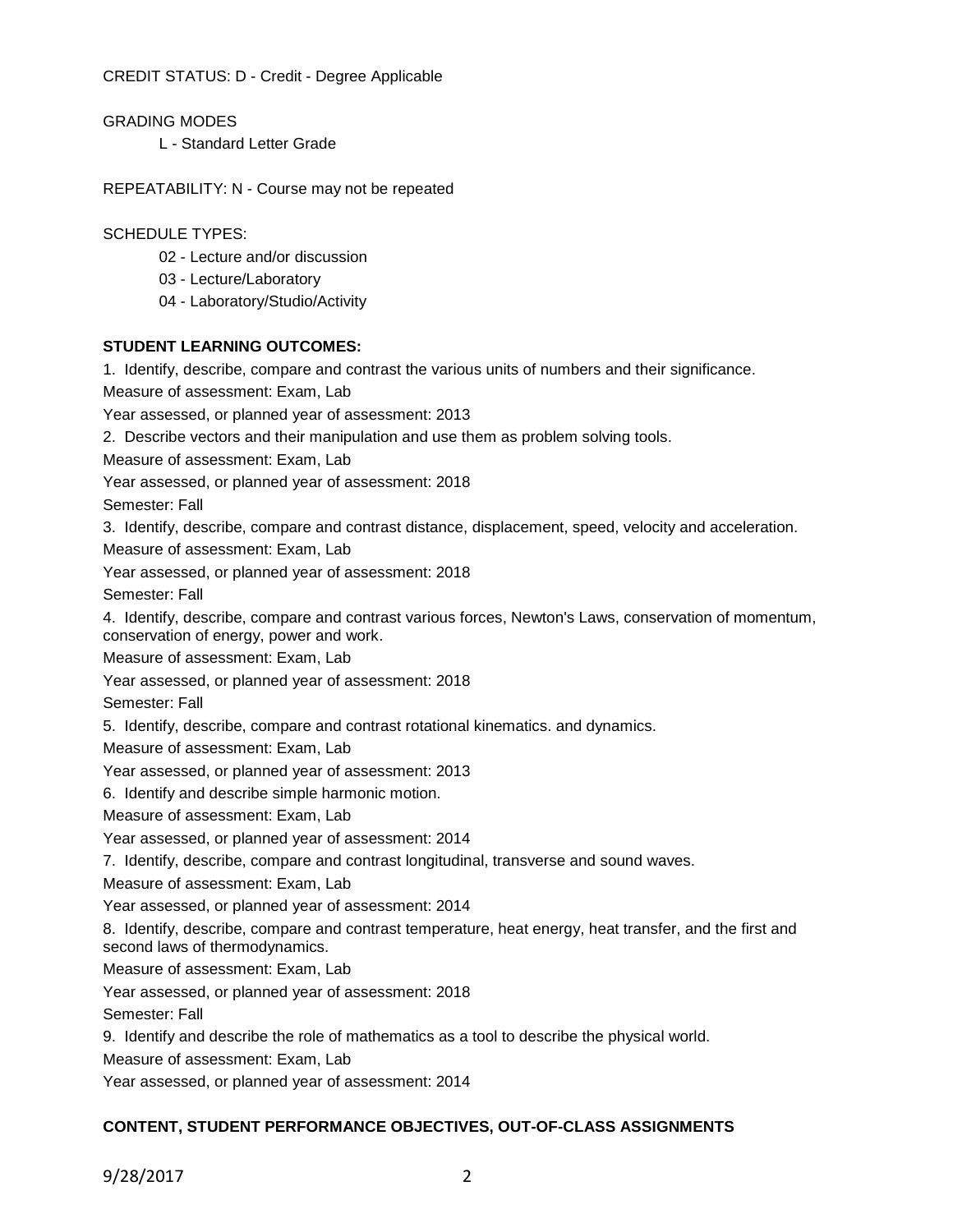Curriculum Approval Date: 09/25/2017

**Hours** 

3 Lec/3 Lab

Content: Introduction, numbers and units, math review.

**Out of Class Assignments:** Reading and homework problems from text.

Student Performance Objectives: Identify and discuss the significance of units of various quantities, convert between systems of units, solve equations with one or two variables, solve right triangles.

Lab: Math review.

**Hours** 

3 Lec/3 Lab

Content: One-dimensional kinematics.

Out of Class Assignments: Reading and homework from text.

Student Performance Objectives: Identify, compare and contrast distance, displacement, speed, velocity and acceleration. Identify, set-up and solve one dimensional kinematics problems.

Lab: Free-fall determination of g.

**Hours** 

6 Lec/6 lab

Content: Vector analysis. Two dimensional kinematics.

Out of Class Assignments: Problems and reading from the text.

Student Performance Objectives: Identify, describe and find the components of a vector. Identify, set-up, and solve

two-dimensional kinematics problems.

Lab: Projectile motion.

**Hours** 

6 Lec/6 Lab

Content: Forces. Newton's Laws.

Out of Class Assignments: Reading and problems for text.

Student Performance Objectives: Discuss, compare and contrast Newton's Laws and apply Newton's Second Law to accelerating and non-accelerating systems. Construct an accurate free-body diagram. Identify, set-up and solve problems involving Newton's Laws.

Lab: Acceleration of a system subjected to unbalanced forces.

**Hours** 

3 Lec/3 Lab

Content: Uniform circular motion.

Out of Class Assignments: Reading and problems from text.

Student Performance Objectives: Identify and include centripetal forces in the set-up and solution of problems involving Newton's Laws.

Lab: Centripetal acceleration.

**Hours** 

6 Lec/6 Lab

Content: Work and Energy.

Out of Class Assignments: Problems and reading from text.

Student Performance Objectives: Discuss and describe the principle of conservation of energy, compare and contrast potential

and kinetic energy, discuss work done by conservative and non-conservative forces. Identify, set-up and solve energy problems using the work-energy theorem.

Lab: Conservation of energy.

**Hours** 3 Lec/3 Lab

Content: Momentum.

9/28/2017 3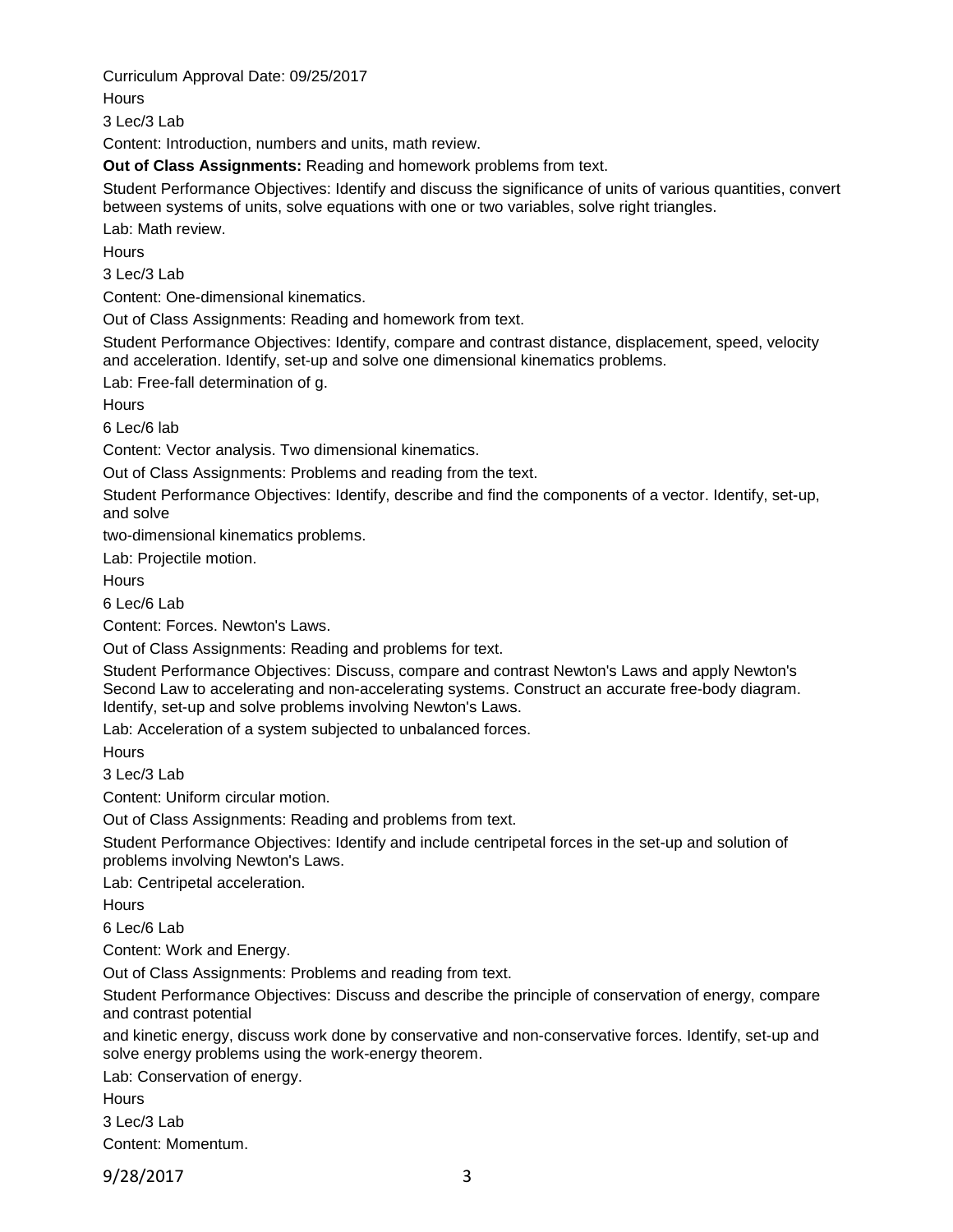Out of Class Assignments: Reading and problems from text.

Student Performance Objectives: Discuss the impulse-momentum theorem, the principle of conservation of momentum, and

compare and contrast elastic and inelastic collisions. Identify, set-up, and solve problems using the impulsemomentum theorem.

Lab: Conservation of momentum.

**Hours** 

3 Lec/3 Lab

Content: Rotational kinematics.

Out of Class Assignments: Problems and reading from the text.

Student Performance Objectives: Discuss, compare and contrast rotational kinematics with one-dimensional kinematics. Identify,

set-up, and solve rotational kinematics problems.

Lab: Angular acceleration of rotating objects.

**Hours** 

3 Lec/3 Lab

Content: Rotational dynamics.

Out of Class Assignments: Reading and problems from text.

Student Performance Objectives: Discuss, compare and contrast torque and force, application of Newton's Laws to rotating systems, and conservation of energy and momentum for rotating systems.

Identify, set-up, and solve problems using Newton' Laws and conservation of energy and momentum for rotating systems.

Lab: Equilibrium of a rigid bar subjected to torques.

**Hours** 

3 Lec/3 Lab

Content: Spring forces and elasticity.

Out of Class Assignments: Problems and reading from text.

Student Performance Objectives: Students will identify and include forces due to springs in the set-up and solution of problems using Newton's Laws. Students will discuss, compare and contrast stress, strain, and the elastic moduli of materials. Students will identify, set-up and solve simple harmonic

motion and elasticity problems.

Lab: Determine the spring constant of a spring.

**Hours** 

3 Lec/3 Lab

Content: Fluids.

Out of Class Assignments: Reading and problems from text.

Student Performance Objectives: Identify, discuss, compare and contrast solids, liquids and vapors, the properties of liquids and gases in terms of density, velocity and pressure. Identify, set-up and solve problems using Bernoulli's equation and Archimedes principle. Compare and contrast Archimedes principle and Newton's Second Law. Identify, set-up and solve fluids problems.

Lab: Pressure/velocity relationship in a moving fluid.

Hours

6 Lec/6 Lab

Content: Oscillations and Waves

Out of Class Assignments: Problems and reading from the text.

Student Performance Objectives: Identify, describe, compare and contrast simple harmonic motion, uniform circular motion, and pendulum motion. Identify and describe conservation of energy in oscillating systems. Identify, set-up, and solve oscillation problems. Identify, discuss, compare and contrast transverse and longitudinal waves, sound waves, interference and superposition of waves, diffraction, and standing waves. Identify, set-up, and solve wave problems.

Lab: Pendulum motion.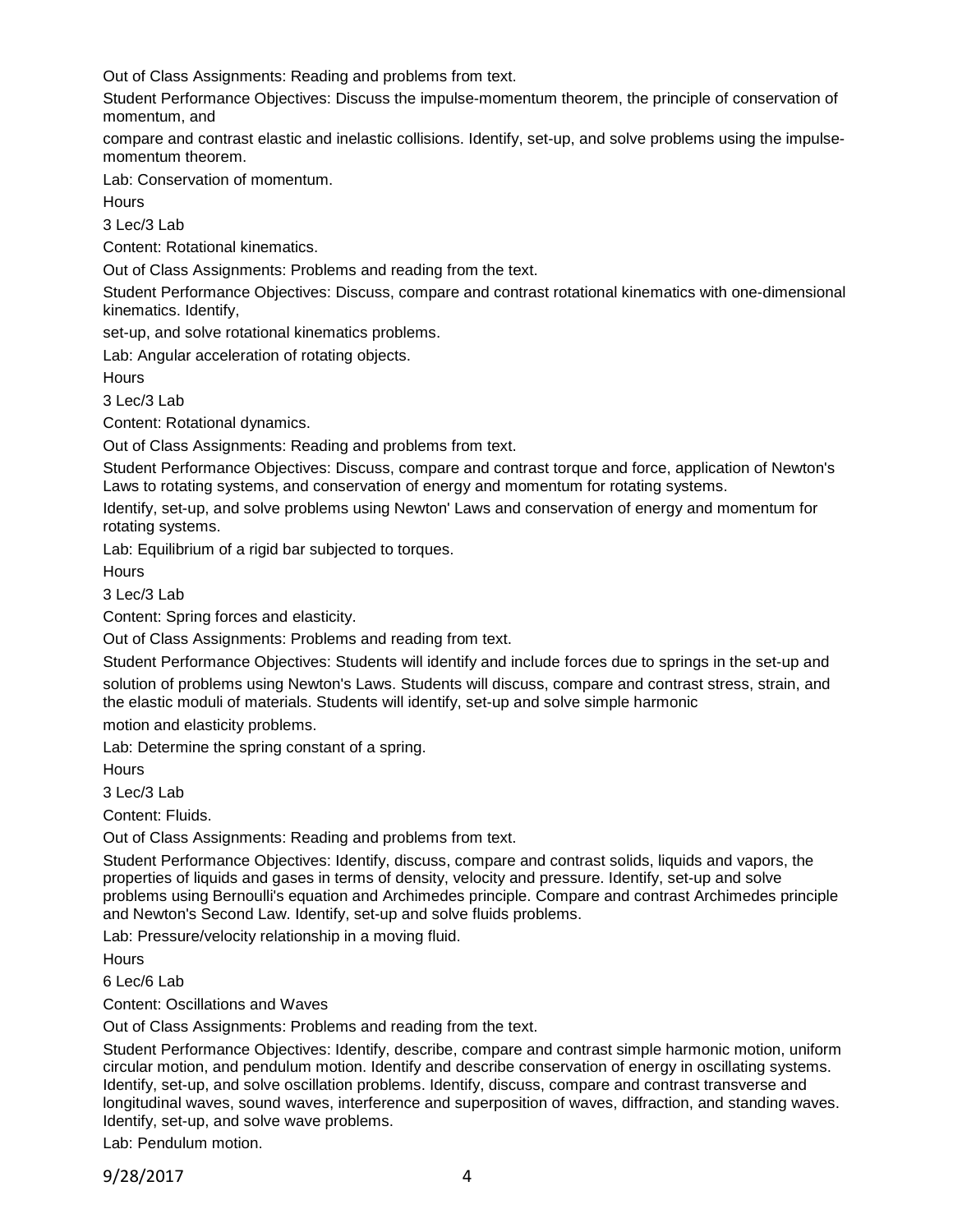**Hours** 4 Lec/3 Lab Content: Thermal Physics Out of Class Assignments: Reading and problems from the text. Student Performance Objectives: Identify and apply the principles of thermal physics to the solution of quantitative problems. **Hours**  $\mathfrak{D}$ 

# **METHODS OF INSTRUCTION:**

Lecture/discussion. Laboratory exercises. Group projects.

OUT OF CLASS ASSIGNMENTS:

Required Outside Hours: 64

Assignment Description: Regularly assigned homework that requires students to analyze and study pertinent text material, solved examples and lecture notes.

Required Outside Hours: 64

Assignment Description: Regularly assigned homework that requires students to apply the principles and skills covered in class by solving related problems.

#### **METHODS OF EVALUATION:**

Writing assignments Percent of total grade: 20.00 % Lab Reports. Problem-solving assignments Percent of total grade: 20.00 % Homework, quizzes, projects. Objective examinations Percent of total grade: 60.00 %

#### **REPRESENTATIVE TEXTBOOKS:**

Required Representative Textbooks Cutnell, Johnson, Young, Stadler. Physics. Wiley,2014. ISBN: ISBN-10: 1118486897 Reading Level of Text, Grade: 12 Verified by: Jennifer Nari

### **ARTICULATION and CERTIFICATE INFORMATION**

Associate Degree: GAV B1, effective 201430 GAV B3, effective 201430 CSU GE: CSU B1, effective 201430 CSU B3, effective 201430 IGETC: IGETC 5A, effective 201430 IGETC 5C, effective 201430 CSU TRANSFER: Transferable CSU, effective 201430 UC TRANSFER:

9/28/2017 5